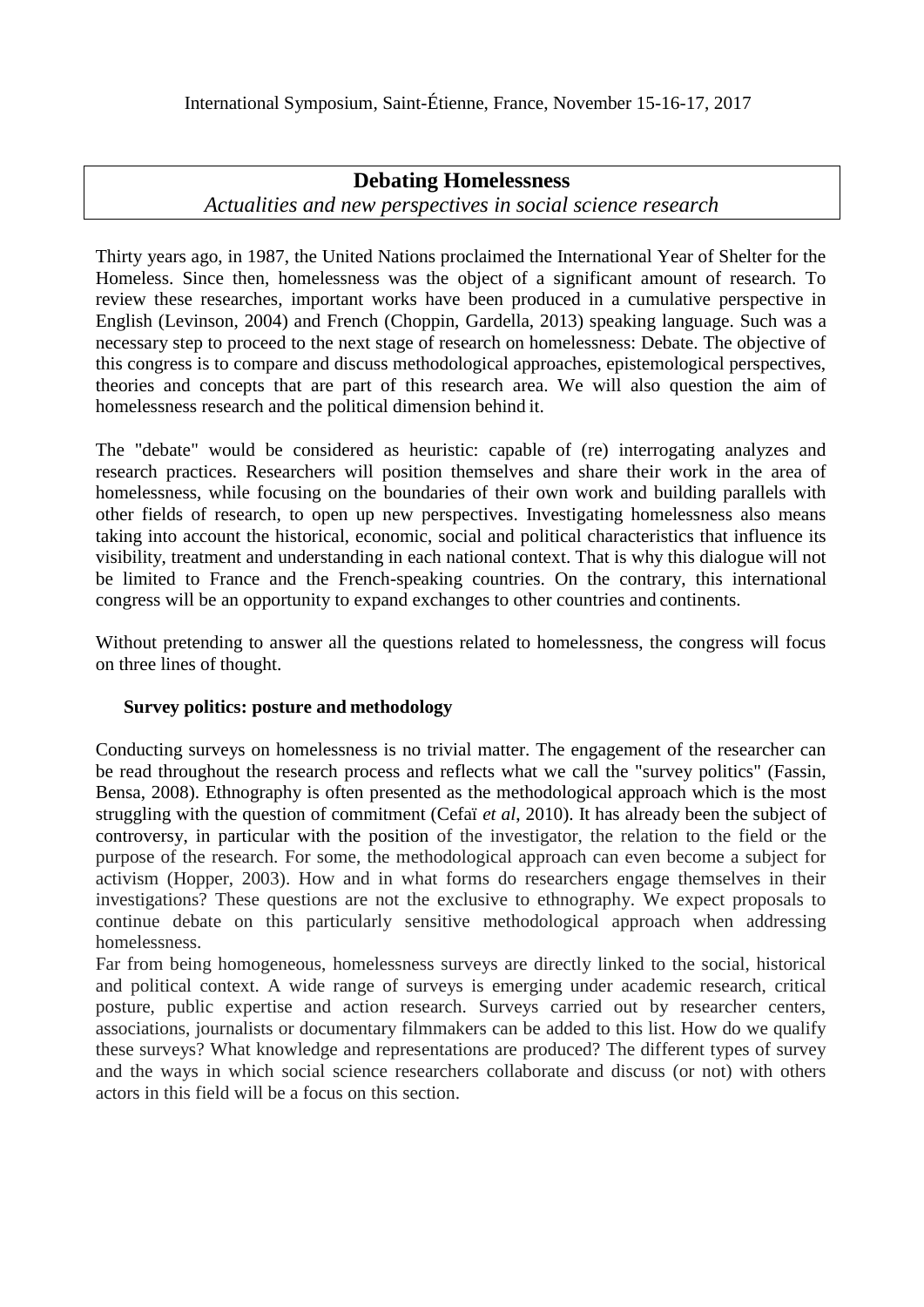#### <span id="page-1-0"></span>**Categories: origins, meanings and uses**

During the 1990s, categories have emerged in different countries to point out a phenomenon of "new poverty" visible in urban public space: SDF, homeless, itinerants, moradores de rua, etc. One of the first results on this phenomenon was to capture the genealogy of this categorization (*Sociétés Contemporaines*, 1998; Pichon, 2008). This section aims to investigate these dominant categories through debate on the definition of social problem in which other categories exist or have existed. How did these categories emerge? Who created them? How are they controversial? In what spaces, purposes and meanings are they used? What effects do they have in the public debate?

Social science researchers also produced categories particularly to reject certain classification and to propose a more pertinent definition of the subject. Are they the product of an investigation or are they necessary to begin an investigation? The categories are pluralistic and omnipresent: used by the institutions, by those categorized and by assistance professionals. They also make it possible to designate the phenomenon and to distinguish it from other situations. What is the place of these different denominations in our work and how do we position ourselves regarding them? We can also question how these (scientific or "native") categories allow (or not) the objective transformations of the social problem, such as the increasing reliance of families, women and migrants on shelter in France (Yaouancq et al., 2013).

#### **Answers: homelessness and socialsciences**

While studies on the practices and conditions of life of homeless people, have not decreased, it is clear that more and more research focuses on questioning the different answers addressed to the problem(s) of homelessness. Based on this observation, we expect proposals that question the different types of public action - medical, social, judicial / criminal, police, etc. - from their definitions and conceptions to their implementation in the field. What forms do they take? Which actors are involved in their implementation? The aim is to understand the diversity of answers in a perspective that is both diachronic (what are the evolutions and changes of these actions?) and synchronic (how do several forms coexist in the same period?). The transnational and comparative perspectives will be welcomed here to both view similarities and differences between the countries (De Swaan, 1988; Bruneteaux, Terrolle, 2010; Pichon, Girola, Jouve, 2016).

This section also aims to question the position of the researchers and their investigations in their responses to homelessness: how do they participate in the definition and the implementation of these actions? What are the forms direct or indirect of their participation? Where does the participation take place? More generally, it will be a matter of questioning the formats of publication of social science research, their entry into the public debate and their confrontation with other types of knowledge. The aim is to understand what the social sciences are doing to this public problem.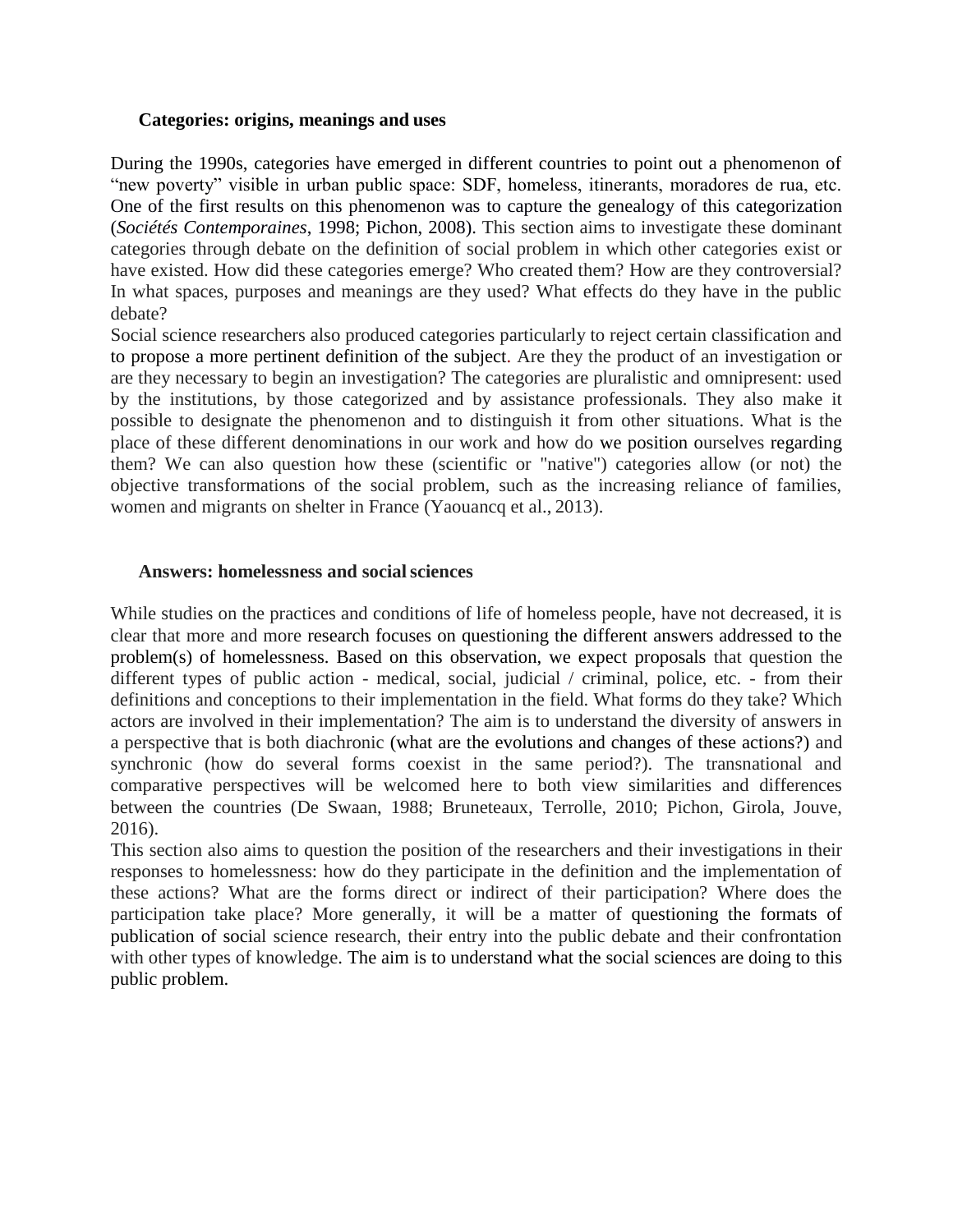# **Submission Modalities**

Proposals can be placed on one or more sections of the congress. A short summary of 2000 characters maximum (in French or English) is expected for April 22, 2017. It will be accompanied by a title, the first and last name of the author (s) and their institutional attached. If the proposal is accepted, a long abstract of up to 4 pages should be sent by September 4, 2017.

Proposals must be sent to : sansabrisme@gmail.com

All the informations are available on the website : [http://sans-abrisme.sciencesconf.org](#page-1-0)

#### **Scientific Committee**

Jérôme Beauchez, sociologist, lecturer Université Jean Monnet, Centre Max Weber. Florence Bouillon, anthropologist, lecturer Université Paris 8, LAVUE. Axelle Brodiez-Dolino, historian, researcher CNRS, LARHRA. Patrick Bruneteaux, political scientist, researcher CNRS, CESSP. Cristina Filgueiras, sociologist, professor, Pontificia Universidade Catolica Minas Gerais. Édouard Gardella, sociologist, researcher, CNRS, Centre Max Weber. Claudia Girola, anthropologist, lecturer, Université Paris 7 Diderot, LCSP. Roch Hurtubise, sociologist, professor, Université de Sherbrooke. Nicholas Pleace, political scientist, Senior Research Fellow, University of York, Centre for Housing Policy. Pascale Pichon, sociologist, professor, Université Jean Monnet, Centre Max Weber. Shirley Roy, sociologist, professor, Université du Québec à Montréal, CRI.

# **Organization Committee**

Mauricio Aranda, political scientist, Ph.D student, Université Paris Nanterre, ISP. Marine Maurin, sociologist, Ph.D student, Université Jean Monnet, Centre Max Weber. Gabriel Uribelarrea, sociologist, Ph.D student, Université Jean Monnet, Centre Max Weber. Audrey-Anne Dumais Michaud, sociologist, Ph.D student, Université du Québec à Montréal. Lola Vives, sociologist, Ph.D student, Université Jean Monnet, Centre Max Weber. Clara Piolatto, architect, Ph.D student, Université Paris Nanterre, CRH-LAVUE. Julien Lévy, political scientist, Ph.D student, Université de Grenoble, PACTE. Louis Bourgois, political scientist, Ph.D student, Université de Grenoble, PACTE. Élodie Jouve, ethnologist, project manager for Mission Régionale d'Information sur l'Exclusion (MRIE), associate researcher, Centre Max Weber. Nataly Camacho, anthropologist, Ph.D student, Université Paris 7 Diderot, LCSP.

# **Partners**

Université Jean Monnet Saint-Étienne; Université Paris Nanterre; Université Paris 7 Diderot; Centre Max Weber (UMR 5283); Labex Intelligence des mondes urbains (IMU); Institut des Sciences sociales du Politique (UMR 7220); Laboratoire du Changement Social et Politique (EA 7335); PACTE (UMR 5194); Centre de Recherche sur l'Habitat-LAVUE (UMR 7218).